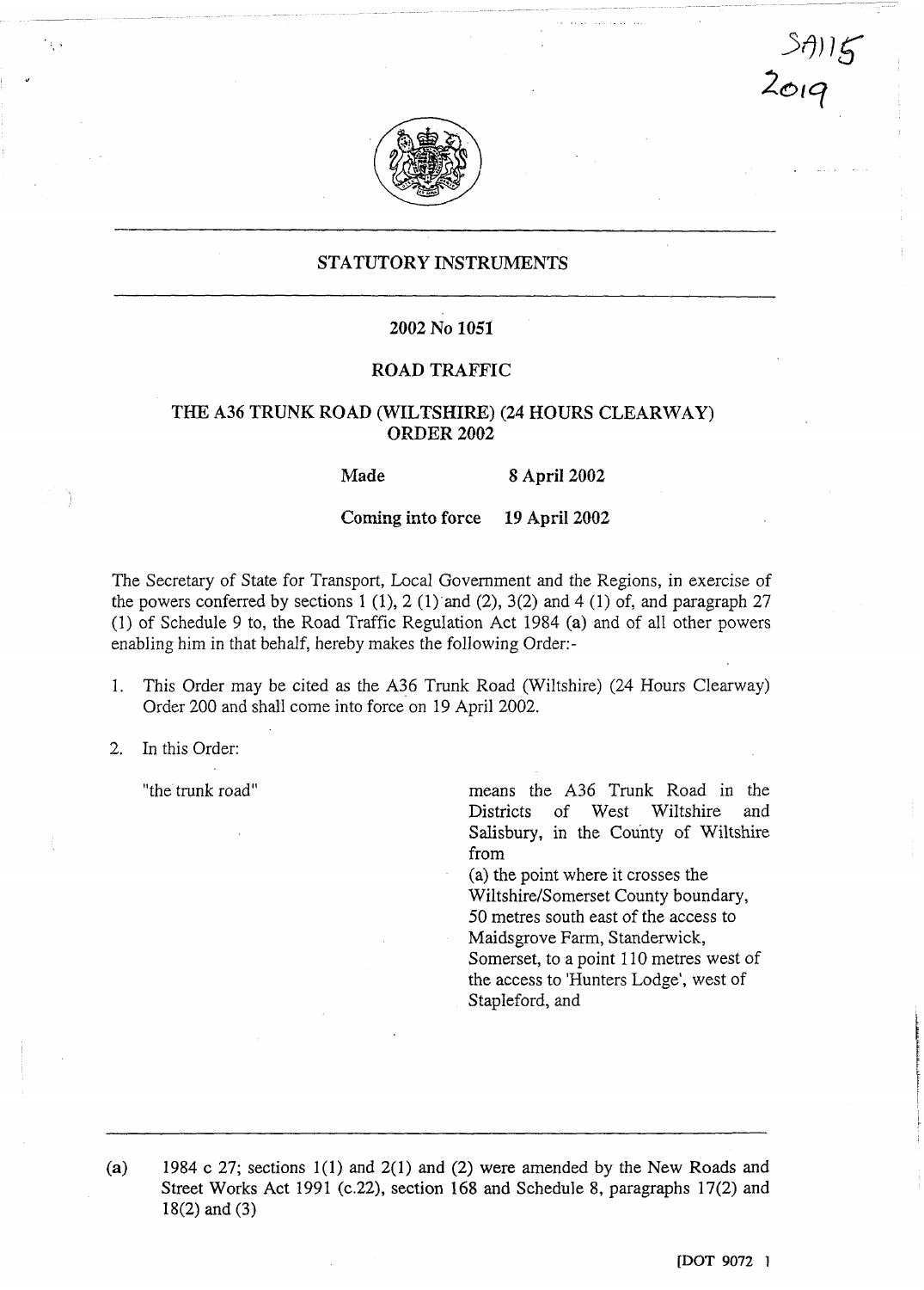

(b) a point 50 metres east of the centre of its junction with the C324 to Alderbury at the western end of the Alderbury Bypass to a point 260 metres east of the centre of its junction with the B3079 Lyndhurst Road at Landford;

"a slip road" means any slip road leading to or from the trunk road;

"a connecting road" means any road connecting the trunk road with the A303 Trunk Road at the Deptford/Wylye interchange;

"a road" means the trunk road, a slip road or <sup>a</sup> connecting road;

"carriageway" means a way consisting of, or comprised in a road being a way (other than a cycle track) over which the public have a right of way for the passage of vehicles;

"layby" means any area of carriageway intended for the waiting of vehicles and bounded partly by a traffic sign of the type shown in diagram 1010 in Schedule 6 to the Traffic Signs Regulations and General Directions 1994 (a) and partly by the outer edge of the carriageway on the same side of the road as the traffic sign;

"verge" means any part of <sup>a</sup> road that is not a carriageway;

"water authority" means a water or sewage undertaker within the meaning of the Water Industry Act 1991 (b) ; and

(a) SI 1994/1519 Pt <sup>I</sup> (b) 1991 c 56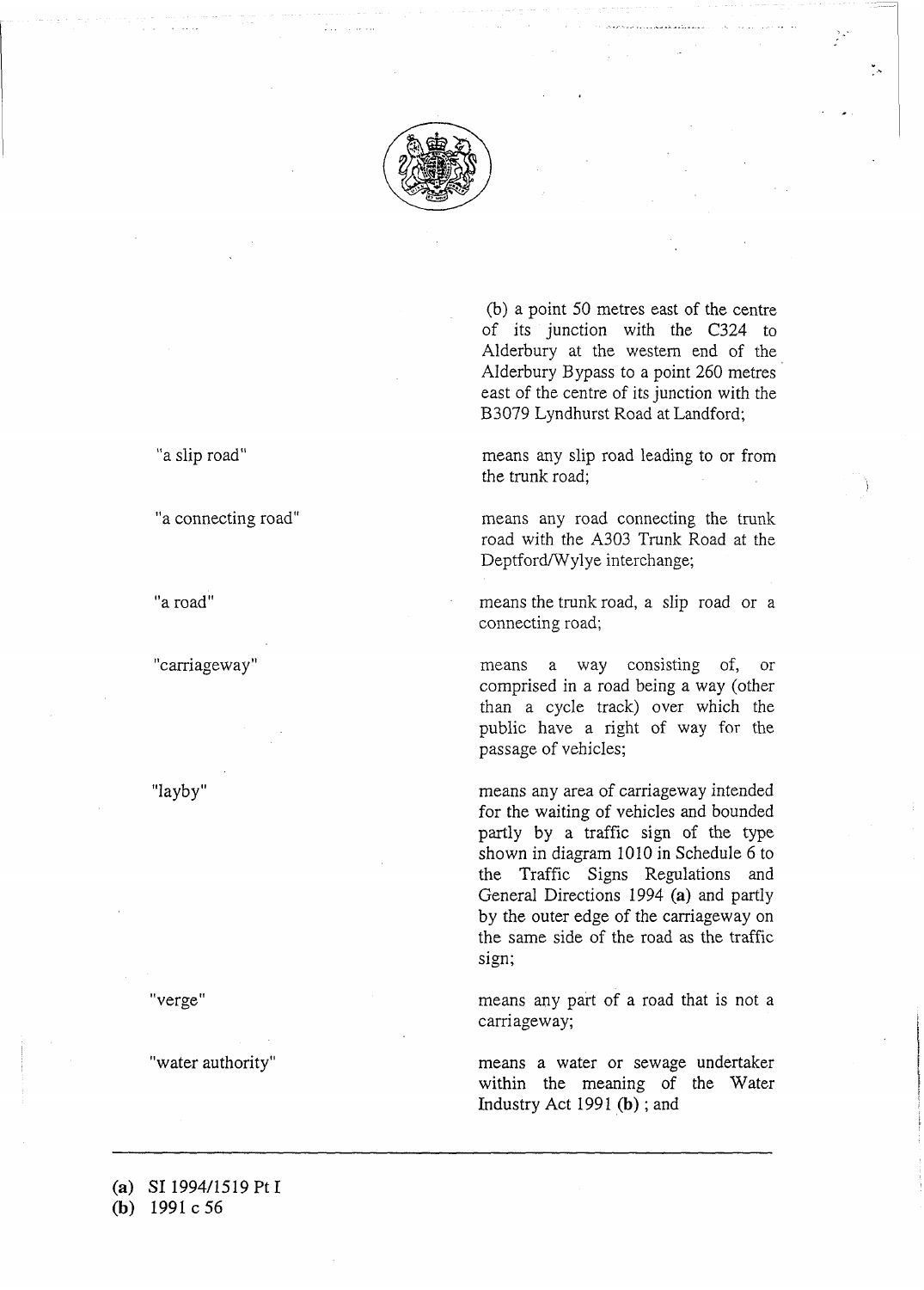

"a bus stop area" means an area of carriageway comprised in a road which is intended for the waiting of public service vehicles, and is comprised within and indicated by a road marking complying with either diagram 1025, 1025.1, 1025 .2 or 1025 .3 in Schedule 6 to the Traffic Signs Regulations and General Directions 1994.

- 3. Save as provided in article 4 of this Order, no person shall cause or permit any vehicle to wait on any part of a road, other than a layby, except upon a direction, or with the permission, of a police constable in uniform or a traffic warden, or within the area of Salisbury District Council, a Parking Attendant in uniform.
- 4. Nothing in this Order shall apply:
- (a) so as to prevent a vehicle waiting on any part of the carriageway, for so long as may be necessary to enable that vehicle to be used in connection with-
	- (i) any building operation or demolition,
	- (ii) the removal of any obstruction to traffic,
	- (iii) the maintenance, improvement or reconstruction of a road , or
	- (iv) the laying, erection, alteration or repair in or near a road of any sewer or of any main, pipe or apparatus for the supply of gas, water or electricity or of any telecommunications apparatus as defined in Schedule 2 of the telecommunications Telecommunication Act 1984 (a);
- (b) in relation to a vehicle being used-
	- (i) for fire brigade, ambulance or police purposes,
	- (ii) in the service of a local authority or of a water authority in pursuance of statutory powers or duties,
	- (iii) by a universal service provider for the purposes of the provision of a universal postal service as defined by the Postal Services Act 2000 (b) or
	- (iv) the picking up and setting down of passengers by a public service vehicle in a bus stop area;

2000 c.26

<sup>(</sup>a)  $1984 \text{ c. } 12$ <br>(b)  $2000 \text{ c.} 26$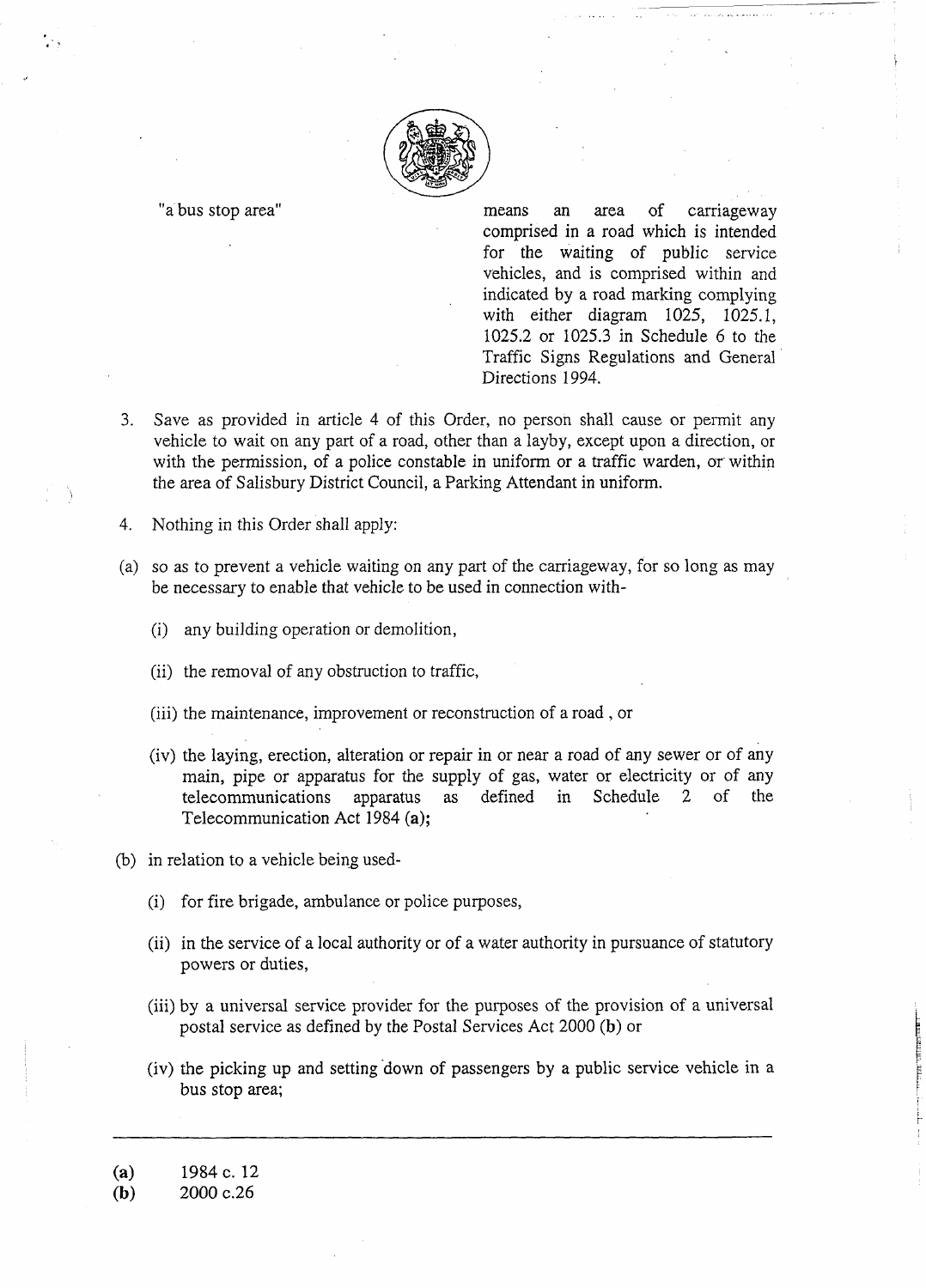

- (c) in relation to a vehicle waiting while any gate or other barrier at the entrance to premises to which the vehicle requires access or from which it has emerged is opened or closed, if it is not reasonably practicable for the vehicle to wait elsewhere, or
- (d) in relation to a vehicle waiting when the person in control of it is-
	- (i) required by law to stop,
	- (ii) obliged to stop in order to avoid an accident, or
	- (iii) prevented from proceeding by circumstances outside his or her control.
- 5. The Secretary of State is satisfied that, for facilitating the passage of vehicular traffic on a road, it is requisite that section 3 (1) of the Road Traffic Regulation Act 1984 (a) shall not apply to the provisions of article 3 above.
- 6. Any order under the Road Traffic Regulation Act 1984 or any enactment replaced by that Act which imposed a waiting restriction on the trunk road or any part thereof is hereby revoked.
- 7. The following article applies to the part of the trunk road which is situated within the area of Salisbury District Council:
	- (a) Where a vehicle has been left in contravention of the waiting, loading and unloading restrictions imposed by this Order, a Penalty Charge shall be incurred, the amount of which will be set by Wiltshire County Council under the provisions of the Road Traffic Act 1991 relating to special parking areas and permitted parking areas.
	- (b) Where a Penalty Charge is payable, a Penalty Notice shall be issued by a Parking Attendant in accordance with the requirements of Schedule 3 of the Act of 1991.
	- (c) The Penalty Charge Notice shall be paid within 28 days payable to Salisbury District Council under the terms referred to in the said Notice.

(a) Section <sup>3</sup> (1) was amended by the New Roads and Street Works Act 1991, Section 168 and Schedule 8, paragraph 19.